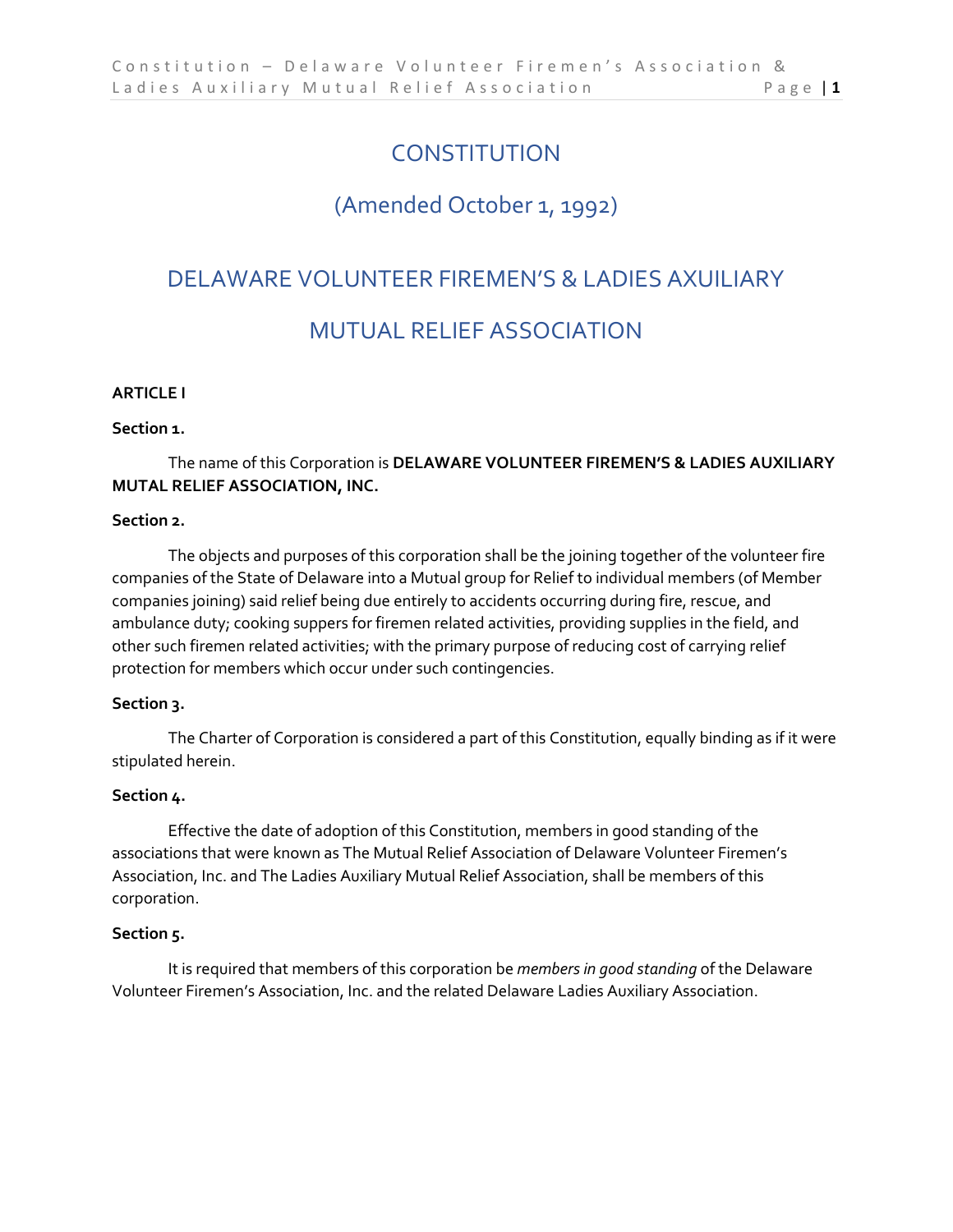# **ARTICLE II Members and Voting**

#### **Section 1. Classes of Members**

The members of the corporation shall be divided into four classes as follows: "member fire company", "member auxiliary", "member firemen", and "member ladies". The qualifications for membership in each class shall be as follows:

- (a) Member fire companies shall be Delaware Volunteer Companies which are member of the Delaware Volunteer Firemen's Association and shall have been approved for membership by the Board of Trustees of this corporation.
- (b) Member auxiliary shall be Ladies Auxiliary of Delaware Fire Companies qualifying under paragraph (a) above.
- (c) A member fireman is a duly enrolled fireman in good standing with a member fire company, and
- (d) A member lady is a duly enrolled woman in good standing with a member auxiliary.

### **Section 2. Voting Rights of Members**

Of the members, only member fire companies and member ladies' auxiliary in good standing are empowered to vote regarding the affairs and member meetings of the corporation and each member fire company and member ladies' auxiliary in good standing shall jointly be entitled to two votes. Each such member fire company and member ladies' auxiliary shall jointly send to member meetings two delegates, and alternates for such delegates, to vote the company's two votes. The two delegates, or their alternates, shall vote as directed by the member firemen and member ladies of the respective companies and auxiliaries.

### **ARTICLE III**

### **Section 1.**

The annual conference of this corporation shall be held at the same place on the same date with the Delaware Volunteer Firemen's Association, Inc. At the quarterly meetings of the Delaware Volunteer Firemen's Association the trustees must give a report of the trustee meetings they have held since the last quarterly meeting of the Delaware Volunteer Firemen's Association.

### **Article IV Trustees**

#### **Section 1.**

The number of Trustees shall be nine (9). For purposes of re-election, the nine Trustees shall be divided into three groups each group having three Trustees. The groups shall be known as: The State Trustees; The County Men Trustees; and The County Women Trustees.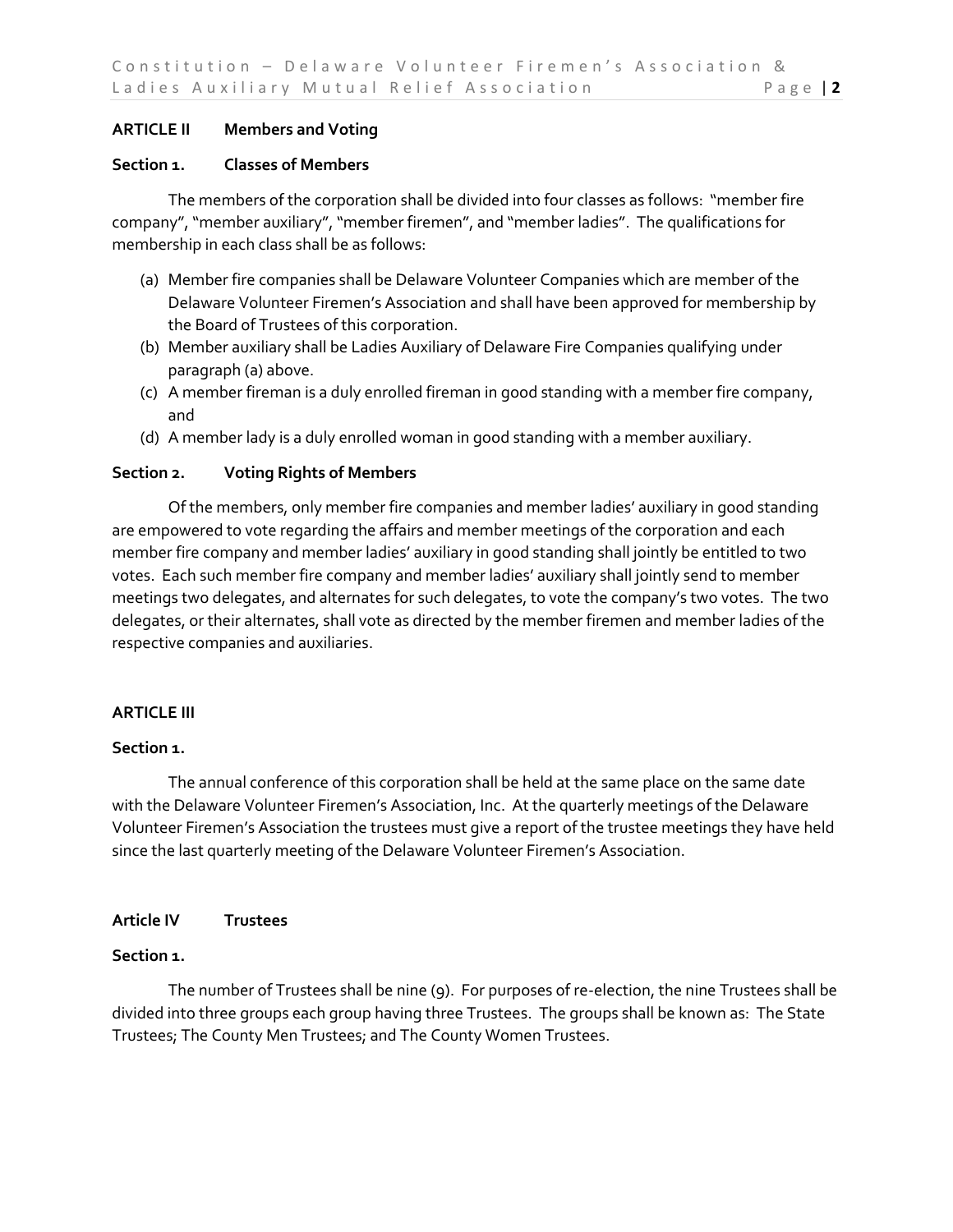# **Clause A. The State Trustees**

The three Trustees presently serving as trustees of the Mutual Relief Association shall be the initial three state trustees. The terms of these initial trustees shall be the remainder of the term that each was originally appointed to serve for the Mutual Relief Association; to wit; the term of Jones in Sussex County shall expire in 1974, the term of Brown in New Castle County shall expire in 1975; and the term of Golder in Kent County shall expire in 1976.

The President of the Delaware Volunteer Firemen's Association shall fill all vacancies that arise among the State Trustees and shall appoint succeeding trustees upon the expiration of the terms of the serving trustees. Upon the expiration of the present terms of the initial trustees, the terms of all subsequent trustees shall be three years so that each year one trustee's position is open for an appointment. At all times, there shall be one Trustee from New Castle County, one from Kent County, and one from Sussex County.

# **Clause B. The County Men Trustees**

At all times, of the County Men Trustees these shall be one trustee from New Castle County, one from Kent County, and one from Sussex County. At all times, the trustee from a given county shall be appointed by the President of the same county's County Volunteer Firemen's Association.

The initial New Castle County Trustee's term shall expire in 1974; the initial Kent County Trustee's term shall expire in 1975; and the initial Sussex County Trustee's term shall expire in 1976. Thereafter, the terms of all subsequent trustees shall be three years so that each year one trustee's position is open for appointment.

# **Clause C. The County Women Trustees**

At all times, of the County Women Trustees, there shall be one trustee from New Castle County, one from Kent County, and one from Sussex County. At all times, the trustees from a given county shall be appointed by the President of the same county's County Ladies Auxiliary.

The initial Kent County Trustee's term shall expire in 1974; the initial Sussex County Trustee's term shall expire in 1975; and the initial New Castle County Trustee's term shall expire in 1976. Thereafter, the terms of all subsequent trustees shall be three years, so that each year one trustee's position is open for an appointment.

# **Section 2.**

No person shall more than two successive three-year terms, as a trustee. Any person appointed to fill a vacancy shall for that appointment serve only the remainder of the term of the vacancy they are appointed to fill. For the purposes of terms, one year is from one annual meeting of members to the next annual meeting of members; and the term shall expire ten days after the date of the annual meeting. Failure to name a new trustee to replace the retiring trustee, at the end of ten days shall automatically extend the retiring trustee's term with full power until such time as his successor is in fact appointed. A person shall serve his full term except in the event of resignation, death or due cause for removal by an affirmative vote for removal by a majority vote of the voting members.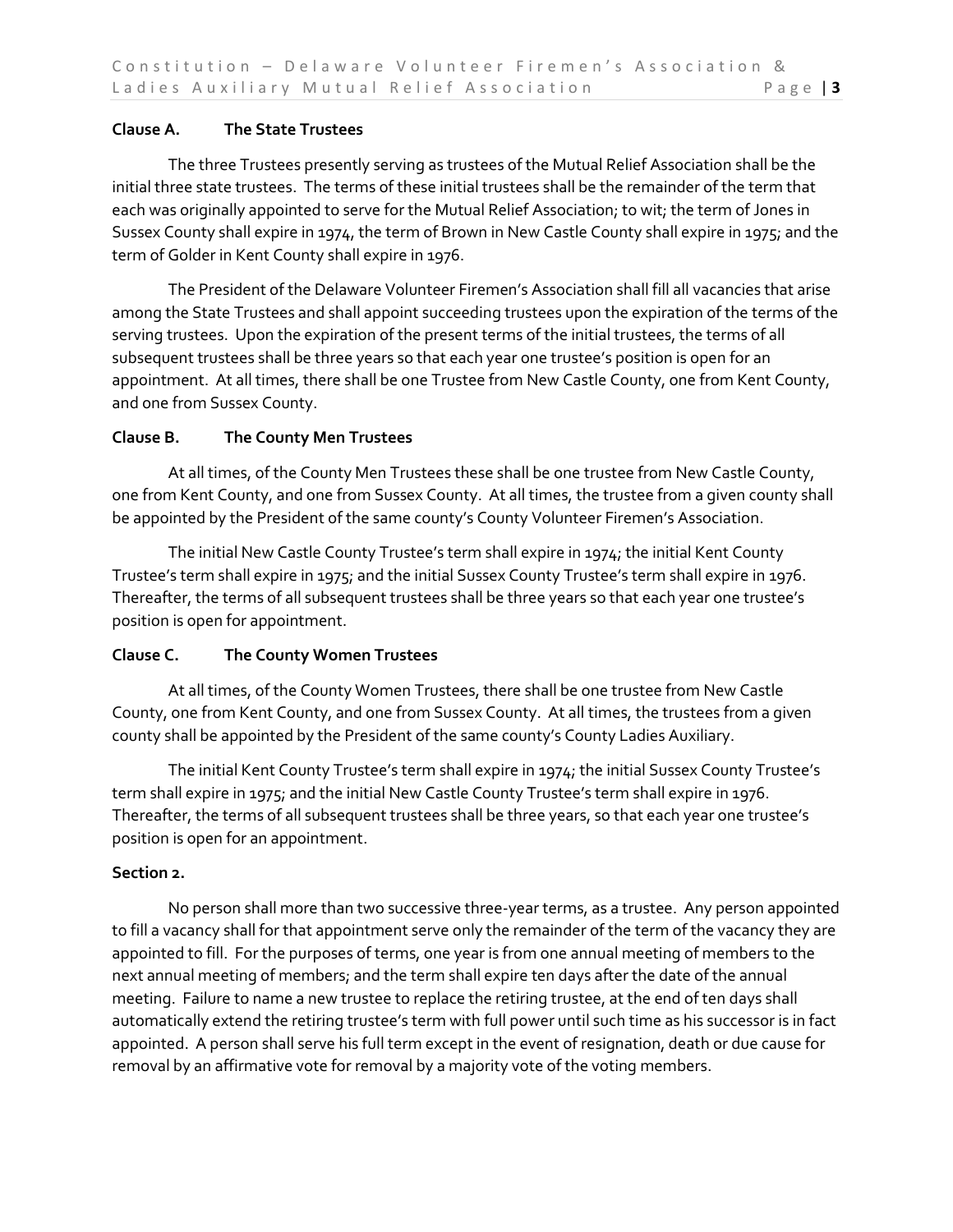# **Section 3.**

No Trustee may be a President of either the Delaware Volunteer Firemen's Association, a County Volunteer Firemen's Association, or a County Ladies Auxiliary Association. The appointment or election of a trustee to any one of these offices shall automatically terminate that person's capacity of trustee as such time that the said person accepted the position of president.

# **Section 4.**

To constitute a quorum for a meeting of Trustees there must be **five** trustees present and at least **one from each county.**

# **Section 5.**

No company shall have more than one member or ladies' auxiliary member serving as a trustee at the same time.

# **Article V Management**

### **Section 1.**

The Board of Trustee shall elect from their own number a Chairman. The Chairman's term shall be one year. A person may not serve more than three consecutive terms as Chairman.

### **Section 2.**

The Board of Trustees may, by resolution adopted by a majority of the Trustees in office, designate whatever offices and duties for those offices that they feel necessary and proper to fulfill the purposes of this corporation. There shall be a secretary and a treasurer who the trustees shall select from their own number.

### **Section 3.**

The Secretary, Treasurer, and Chairman must be three different individuals. At no time, can the Chairman, Secretary, and Treasurer have more than two from the company in one county.

### **Section 4.**

The Board of Trustees may, by resolution adopted by a majority of the Trustees in office, appoint persons to fill the offices created under Section 1 and 2 of this Article.

# **Section 5.**

Excepting for the powers and authority under Section 1, Section 2, and Section 4 of this Article, the Trustees may, by resolution adopted by a majority of the Trustees in office, designate one or more committees, each of which shall consist of two or more Trustees, which committees, to the extend provided in such resolution, shall have and exercise the authority of the Board of Trustees in the management of the but the designation of such committee and the delegation thereto of authority shall not operate to relieve the Board of Trustees, or any individual trustee, of any responsibility imposed on it or him by law.